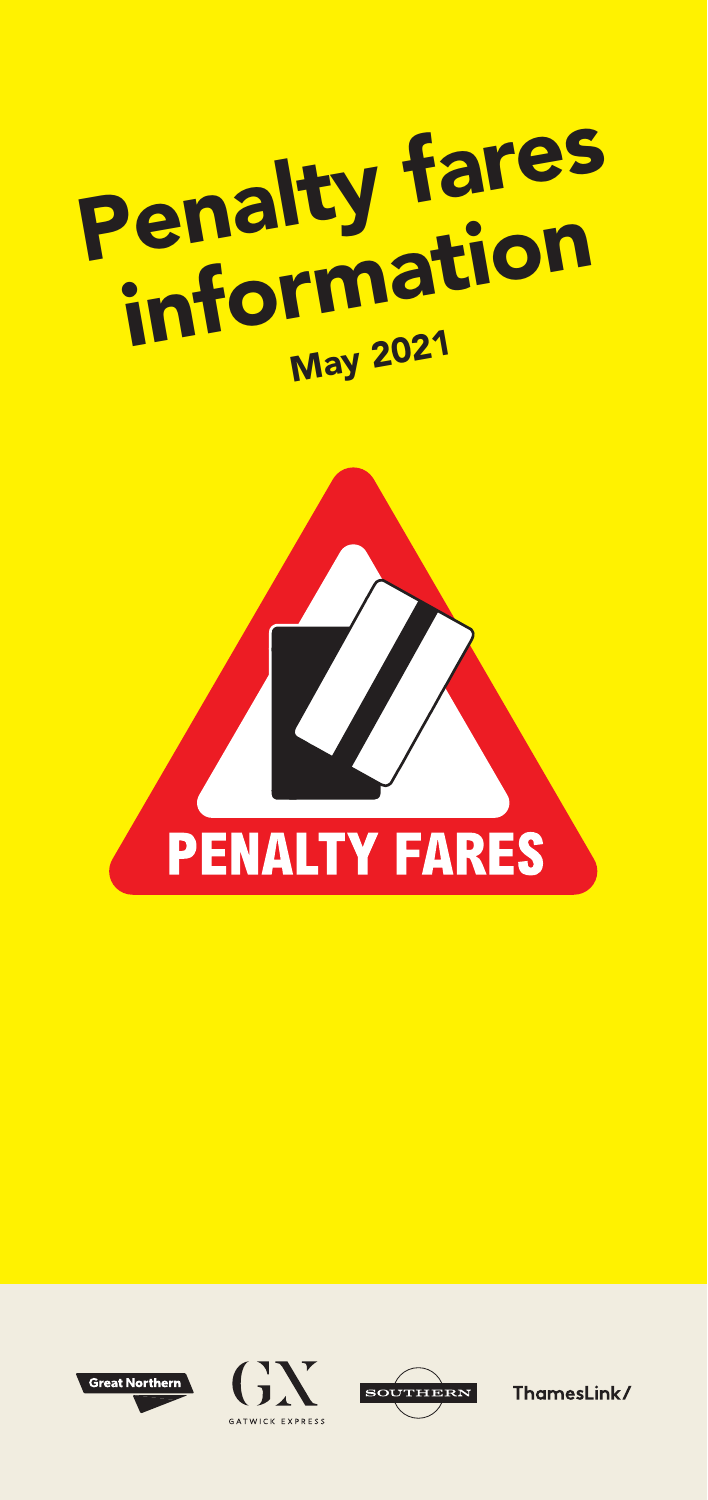Gatwick Express, Great Northern, Thameslink and Southern operate a Penalty Fares scheme on all the routes they operate. You must buy a valid ticket for the journey you are making before you get on any of our trains. If you do not have a valid ticket, you may have to pay a Penalty Fare of £20 or twice the applicable single fare, whichever is the greater.

# Examples of when a Penalty Fare may be charged

If you:

- Travel without a valid ticket
- Are unable to produce the appropriate railcard for a discounted ticket
- Travel in First Class accommodation with a standard ticket
- Travel on a child rate ticket when aged 16 or over
- Travel beyond the destination shown on the ticket
- Fail to touch in prior to travel, or travel on a line of route on which pay as you go is not valid

Gatwick Express, Great Northern, Thameslink and Southern operate a Penalty Fares scheme on all routes and at all stations. You must buy a valid ticket before you travel.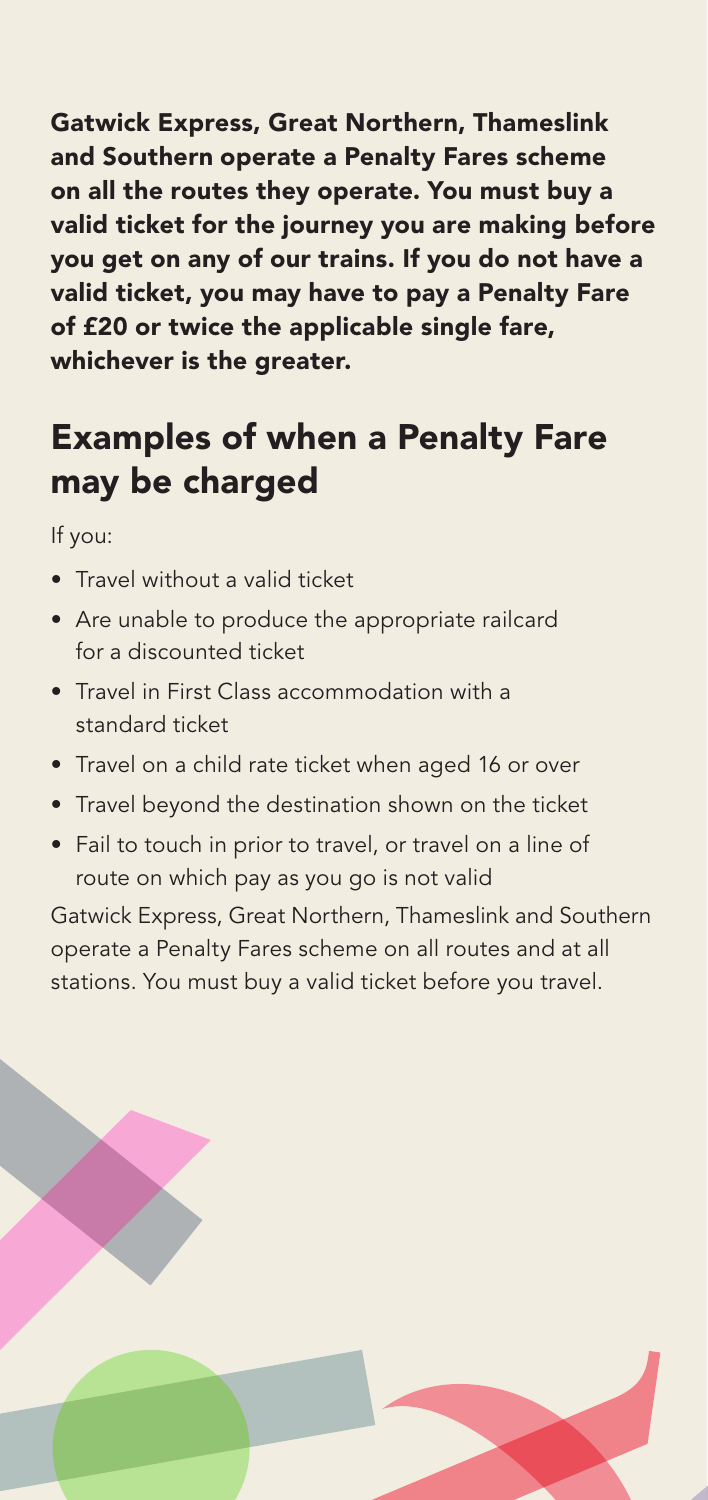# An explanation of Penalty Fares

#### The need to protect revenue

Reducing the number of people who travel without a ticket is not only in the interests of us, the operator, but also in the interest of our fare-paying passengers.

Few of us want to pay more for our tickets because some people avoid paying, and the loss of income due to people travelling without tickets reduces the money available to invest in a better rail service.

# What are Penalty Fares?

If a passenger gets on a train without a ticket at a station where ticket facilities are available, they may be liable to pay a Penalty Fare. The penalty is the greater of £20 or twice the applicable single fare from the station where the passenger got on the train to the next station at which the train stops. If the passenger wants to travel beyond the next station they must also pay the relevant fare from that station to their final destination.

# Remember

Where the facility to do so has been provided, you must purchase a ticket before you travel. If you cannot produce a valid ticket for inspection when required, you may have to pay a Penalty Fare (minimum £20).

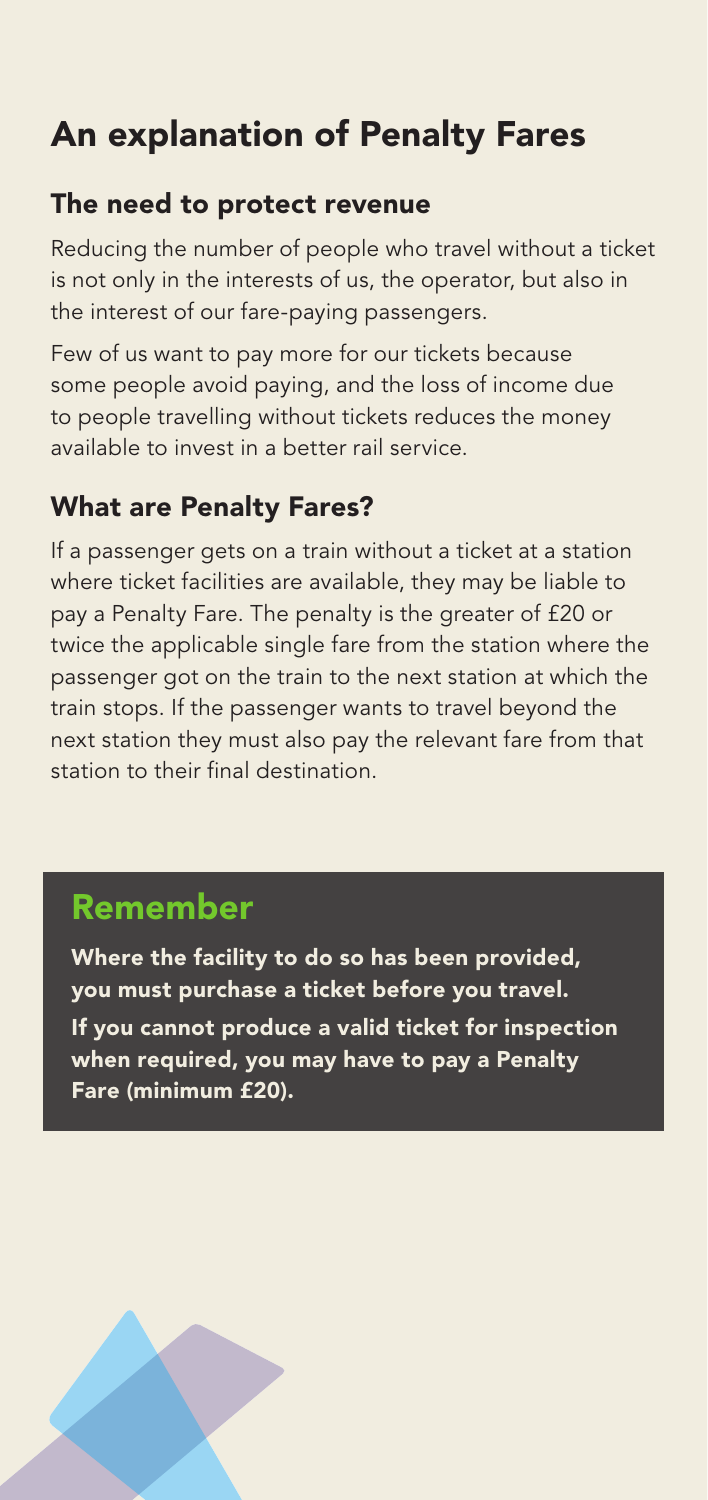# Frequently asked questions

# If I do not buy a ticket before travelling, is it an automatic Penalty Fare?

You are responsible for ensuring that you purchase before travelling, a ticket that is valid for your entire journey, otherwise you may have to pay a Penalty Fare. Gatwick Express, Great Northern, Thameslink and Southern are responsible for ensuring that the facility to purchase a ticket is available.

### Can I pay at my destination if I am in a rush?

If you board a train without a valid ticket, then you may have to pay a Penalty Fare. If it is shown that your intention was to avoid your fare, then you may be liable to prosecution.

#### What methods of payment can I use to pay a Penalty Fare?

You can use cash, Visa, MasterCard, American Express, Maestro or Delta. We **do not** accept Solo or Electron cards.

# What if l am unable to pay the full amount of the Penalty Fare on the spot?

If you do not have the full amount, then you will be allowed to make a part payment of at least the applicable single fare; you then have 21 days to pay the remaining amount of the Penalty Fare. This can be done using the online facility on the Revenue Protection Support Services website or telephone payments centre. Details of how to do this are on the Penalty Fare notice.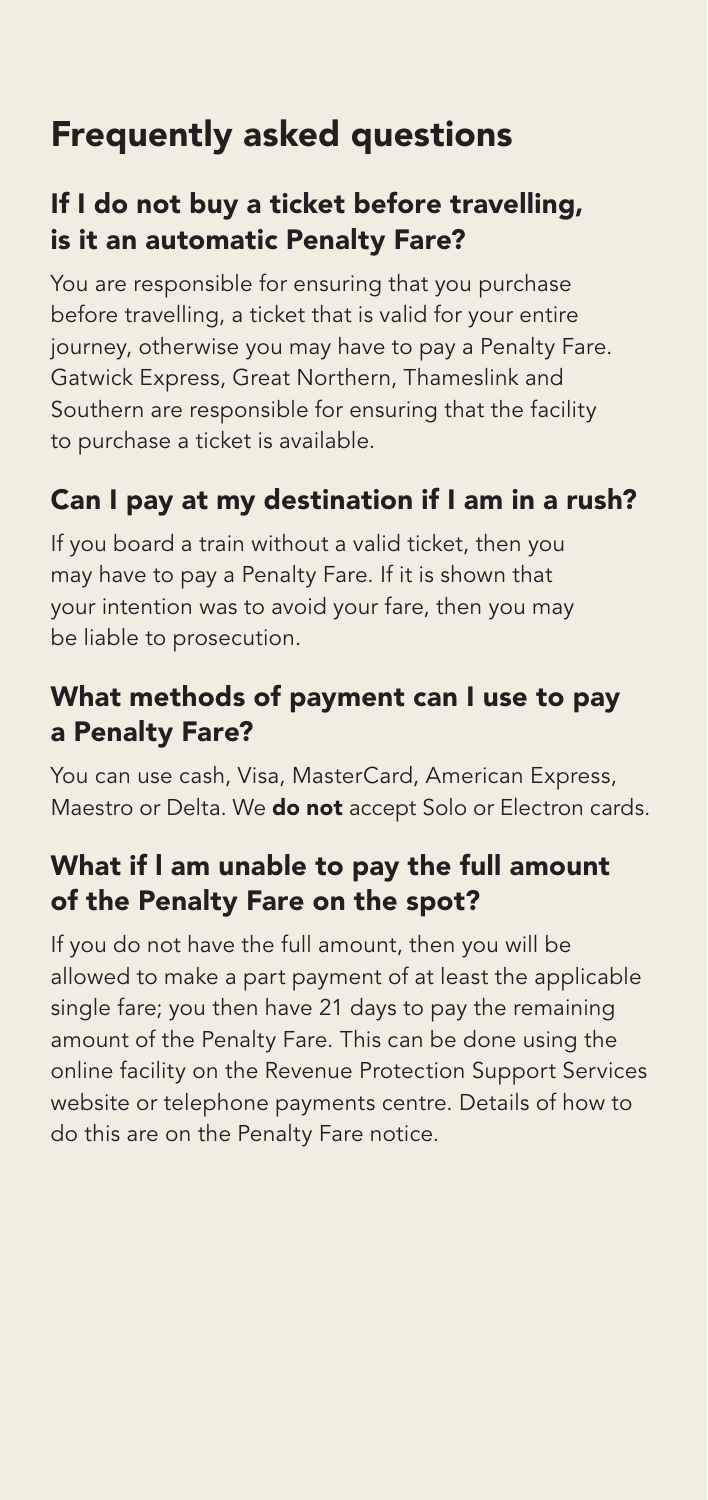#### Is there a right of appeal against a Penalty Fare?

If you wish to appeal against a Penalty Fare you must do this in writing within 21 days starting the day after the issue date and send it to the appeals address on the Penalty Fare notice. The appeals body adheres to an agreed Code of Practice in the assessment of all appeals. The Penalty Fares Appeals Service will consider all the facts presented to them on appeal and notify the appellant of the outcome.

#### What if I want to buy a season ticket and the ticket office is closed, or the machine doesn't sell the ticket I want?

Self-service ticket machines sell most weekly season and Travelcard season tickets for journeys on Gatwick Express, Great Northern, Thameslink or Southern services. Monthly season ticket holders can renew their ticket provided their details are recorded in our database. If the required destination station is not listed on the ticket machine, then please purchase a single ticket to your interchange station.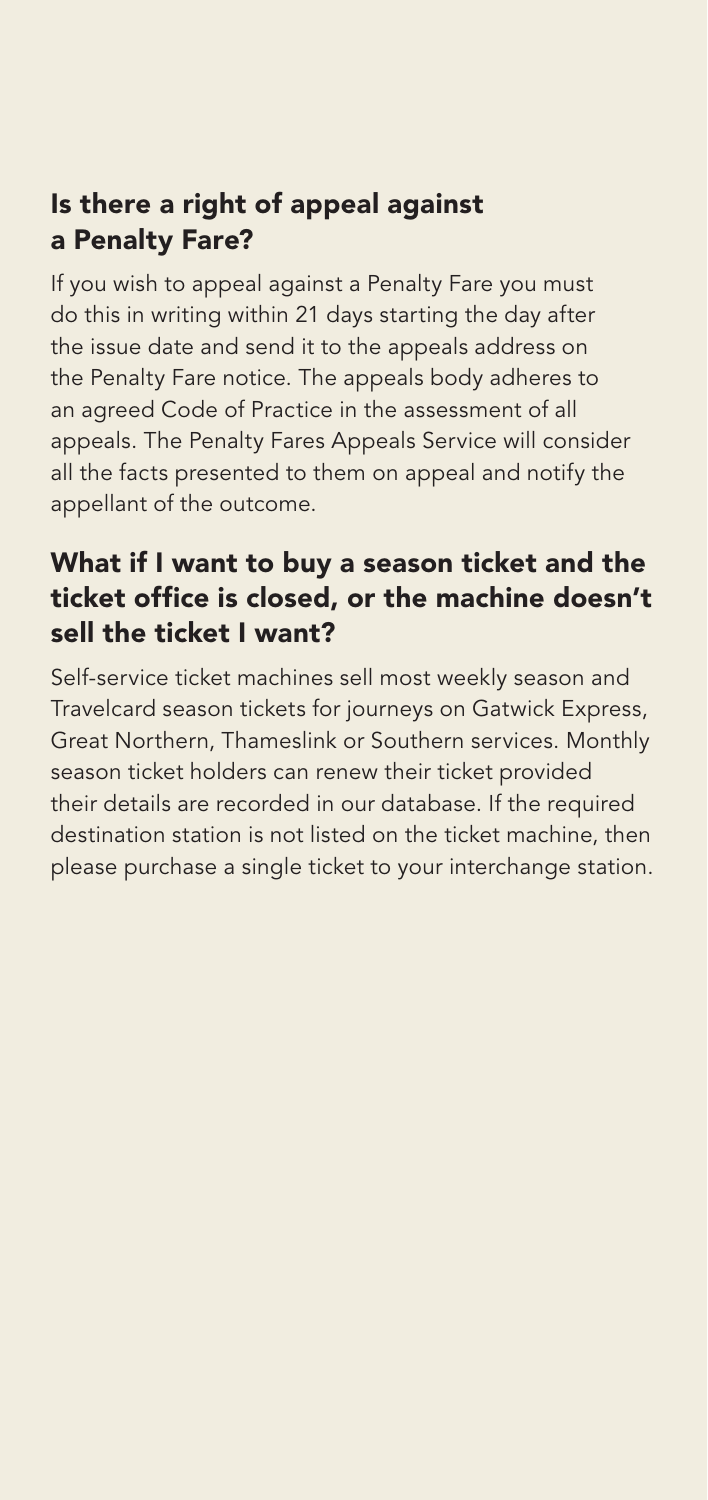# What happens if I refuse to pay the Penalty Fare?

You will receive a reminder letter advising you of the outstanding sums owed to us. If you travel on the railway with intent to avoid payment of the fare then you may be prosecuted. The current maximum penalty upon conviction is £1000 fine and/or three months imprisonment.

# Why are my name and address details required if I am paying in full?

You are required by law to provide your full name and address, even if you pay the Penalty Fare in full at the time of issue.

#### If there is a queue at the ticket office can I board the train without a valid ticket?

No. It is your responsibility to allow yourself reasonable time to buy a ticket before travelling. Automatic selfservice ticket machines are provided at all stations as an additional method of ticket purchase. Tickets can also be bought in advance of travel from ticket offices, by phone or online.

# What should I do if I have forgotten my season ticket and/or photocard?

You should buy a daily ticket to cover your journey before travelling. You may subsequently apply for a refund on this daily ticket at the ticket office where you bought your season ticket. Only two such refund applications will be considered in a 12 month period and you may be charged an admin fee.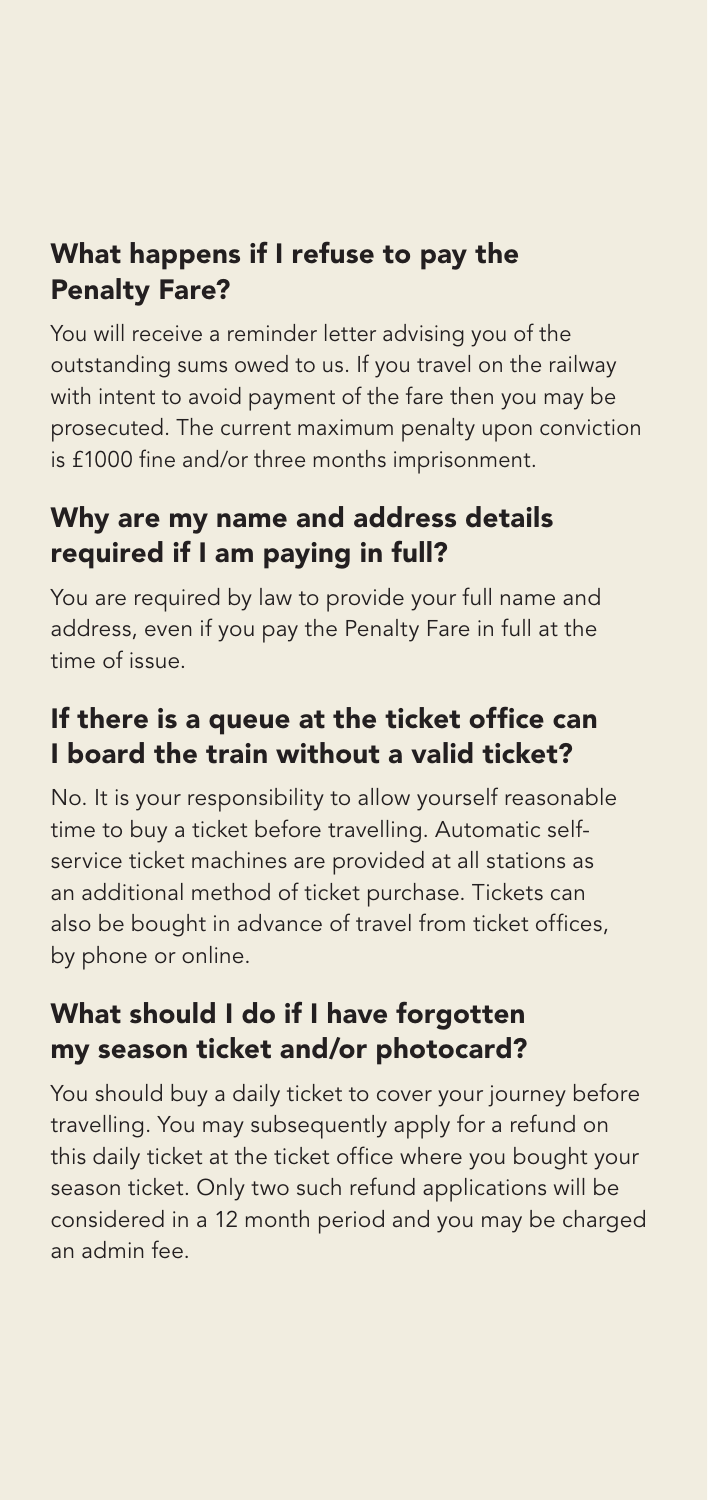#### What if I discover that I have forgotten my season ticket and/or photocard once I have boarded the train?

The authorised collectors will record details of your season ticket and your name and address on a pro-forma. You will then be issued with an Authority to Travel for the single journey that you are undertaking at the time. You must send this together with a clear photocopy of your season ticket and photocard to the address shown on the Authority to Travel. Failure to return the Authority to Travel or making a false claim may lead to prosecution.

#### If I have a standard class ticket, in First Class, as the train is busy, will I receive a Penalty Fare?

As your ticket would not be valid in First Class accommodation you may have to pay a Penalty Fare of £20 or twice the First Class single fare (whichever is the greater) to the next stop, plus a First Class single from there to your destination. However, depending on the circumstances, you may be liable to prosecution instead. If you wish to travel First Class, then you must buy a First Class ticket or appropriate upgrade before travelling.